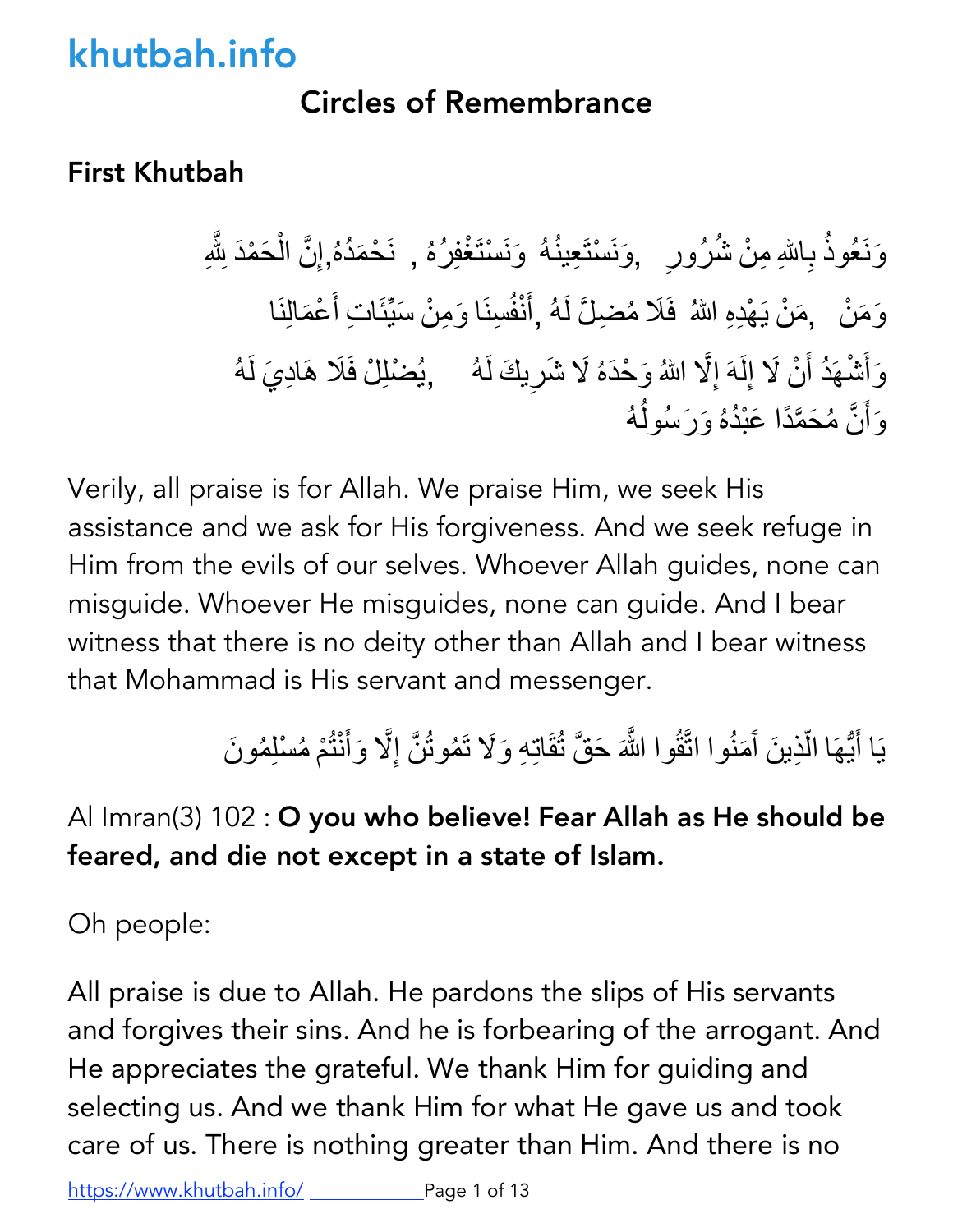mention better than remembrance of Him the Exalted. For whoever busies himself with His remembrance, will have tranquility in his heart and relaxation in his chest. And he will be granted what he asked and he will find solace in his grave and he will be successful on the day of resurrection.

وَاذْكُرُوا اللَّهَ كَثِيرًا لَعَلَّكُمْ تُفْلِحُونَ ا<br>المسلمات **∶** َ <u>:</u> ؚ<br>ۣ المستقبل المستقبل المستقبل المستقبل المستقبل المستقبل المستقبل المستقبل المستقبل المستقبل المستقبل المستقبل ال<br>والمستقبل المستقبل المستقبل المستقبل المستقبل المستقبل المستقبل المستقبل المستقبل المستقبل المستقبل المستقبل ا **∶** 

## Al Juma' (62) 10 – And remember Allah often that you may succeed.

The Prophet عليه وسلم used to praise Allah all in all his circumstances. And used to remember Him the exalted at all times. And encourage His ummah (nation) with regards to the circles of remembrance. Heصلى الله عليه وسلمinformed that they are from the gardens of paradise.

Be conscious of Allah and obey Him. Persist in remembrance of Him, learn His religion and reflect on His signs. For the heart knows no joy except through Him.

الَّذِينَ آمَنُوا وَتَطْمَيِنُّ قُلُوبُهُمْ بِذِكْرِ اللَّهِ أَلَا بِذِكْرِ اللَّهِ تَطْمَيِنُّ الْقُلُوبُ ֪֧֡֟֟֟֟֟֟֟֟֟֟֟֟֟֟֟֟֟֟֟֟֟֟<sup>֟</sup> **∶** ُ **∶ ृ** المستخدم المستخدم المستخدم المستخدم المستخدم المستخدم المستخدم المستخدم المستخدم المستخدم المستخدم المستخدم ال<br>والمستخدم المستخدم المستخدم المستخدم المستخدم المستخدم المستخدم المستخدم المستخدم المستخدم المستخدم المستخدم ا ُ ُ ُ ؚ<br>ۣ  $\ddot{\phantom{a}}$ <u>់</u> **:**  $\overline{\phantom{a}}$ ْ ُ ا<br>ا

Ar Ra'd (13) 28- Those who have believed and whose hearts are assured by the remembrance of Allah. Unquestionably, by the remembrance of Allah hearts are assured.

Oh people:

Circles of knowledge, remembrance and Quran are gatherings that charge the hearts with Iman (faith). And the chests are relaxed through the remembrance of Allah. And the believers learn the religion and the ordinances. It is no wonder that there are many textual references indicating the virtue of the gatherings of knowledge, remembrance and studying the Quran.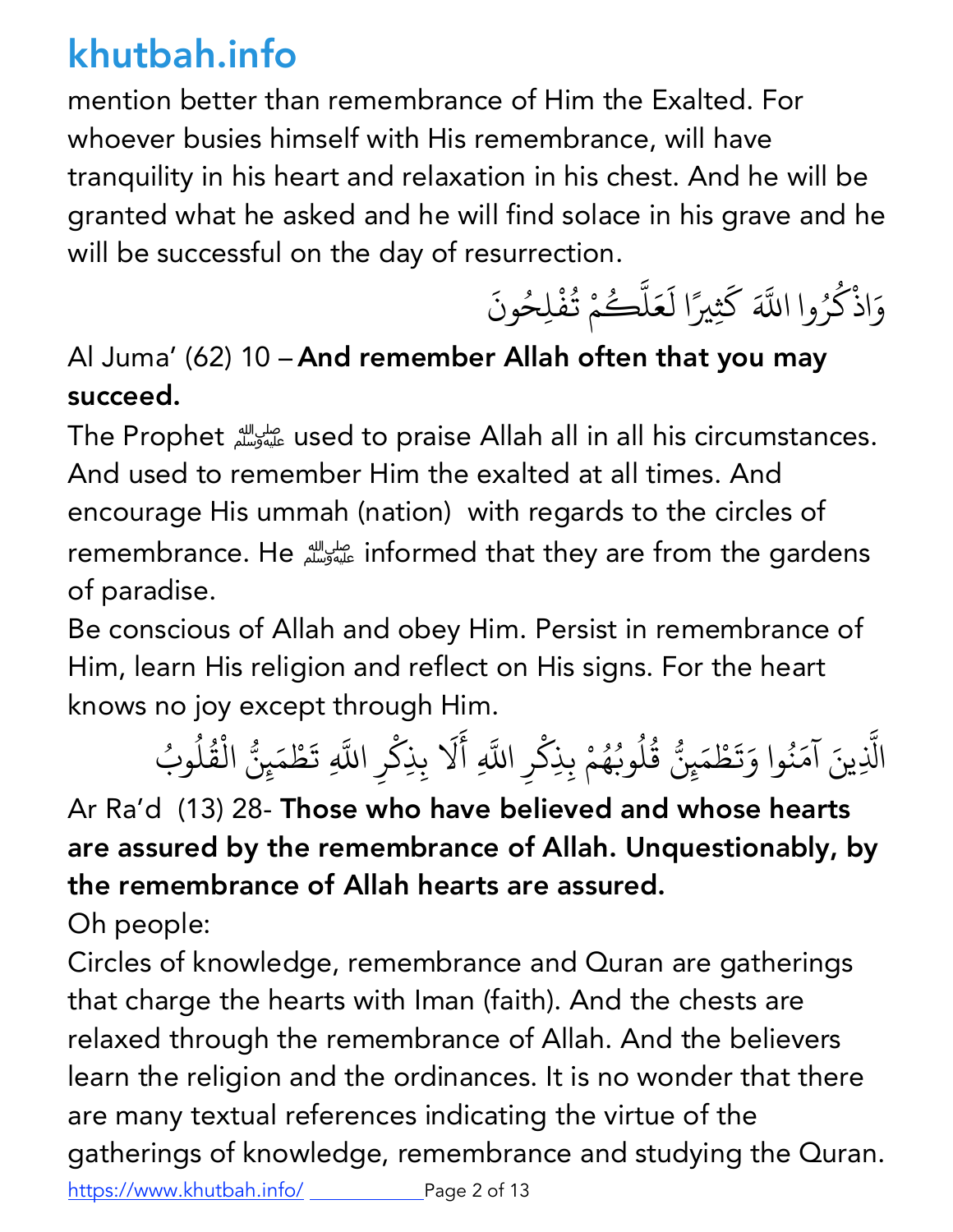Among the virtues of the circles of remembrance is success through attaining forgiveness, paradise, deliverance from the fire and the attendance of the Angels in these gatherings. And the Angels attend by the command of Allah the Exalted which indicates that the people attending gatherings of remembrance are taking a big step in the sight of Allah as illustrated in the Hadith narrated by Abu Hurairah (may Allah be pleased with Him) who said:

قَالَ رَسُولُ اللَّهِ -صَلَّى اللَّهُ المستقبل المستقبل المستقبل المستقبل المستقبل المستقبل المستقبل المستقبل المستقبل المستقبل المستقبل المستقبل ال<br>والمستقبل المستقبل المستقبل المستقبل المستقبل المستقبل المستقبل المستقبل المستقبل المستقبل المستقبل المستقبل ا + + اللَّهُ عَلَيْهِ وَسَلَّمَ-: ''إِنَّ لِلَّهِ تَبَارَكَ وَتَعَالَى- مَلَا يُكَةً َ ्<br>।  $\overline{\phantom{a}}$ + +  $\ddot{\phantom{0}}$ َ ै।<br>। َ֧֦֧֝<u>֘</u> سَيَّارَةً فُضُلًا، يَتَتَبَّعُونَ مَجَالِسَ الذِّكْرِ، فَإِذَا وَجَدُوا مَجْلِسًا فِيهِ ذِكْرٌ قَعَدُوا َ + َ **ا**<br>ا ُ **ا** َ  $\ddot{\phantom{a}}$  $\ddot{\phantom{0}}$ + <u>:</u> <u>់</u> َ <u>់</u>  $\ddot{\phantom{0}}$ مَعَهُمْ، وَحَفَّ بَعْضُهُمْ بَعْضًا بِأَجْنِحَتِهِمْ، حَتَّى يَمْلَئُوا مَا بَيْنَهُمْ وَبَيْنَ السَّمَاءِ **ृ** ؚ<br>֧֝֟֟֟֟֟֟֟֟֟֟֟֟֟֓֡֬֟֟֓֡֬֟֟֩*֟* ُ + َ ُ ُ **∶ ا**<br>ا  $\overline{\phantom{a}}$ + **∶** ْ َ ُ ्<br>। ْ ्<br>। ُ َ +֧֝֟֟֟֟֟֟֟֟֟֟֟֟֓֟֓֟֓֟֟֓֟֬֟֟֓֟֬֝֬֟֓֟֬֝֬֟֟֩֬ الدُّنْيَا، فَإِذَا تَفَرَّقُوا عَرَجُوا وَصَعِدُوا إِلَى السَّمَاءِ، قَالَ: فَيَسْأَلُهُمُ **∶**  $\ddot{\phantom{0}}$ ्<br>। + ُ ់<br>រ المُستَّبِينِ بِهِ الْمُسَوِّرِ بِهِ الْمُسَوِّرِ بِهِ الْمُسْتَفِيقِينَ بِهِ الْمُسْتَفِيقِينَ بِهِ الْمُسْتَفِيقِينَ بِهِ الْمُسْتَفِيقِينَ بِهِ الْمُسْتَفِيقِينَ بِهِ الْمُسْتَفِيقِينَ بِهِ الْمُسْتَفِيقِينَ بِهِ الْمُ +<br>+ **∶** .<br>المسلماني َ ل المستقبل المستقبل المستقبل المستقبل المستقبل المستقبل المستقبل المستقبل المستقبل المستقبل المستقبل المستقبل ال<br>والمستقبل المستقبل المستقبل المستقبل المستقبل المستقبل المستقبل المستقبل المستقبل المستقبل المستقبل المستقبل ا المستقبل المستقبل المستقبل المستقبل المستقبل المستقبل المستقبل المستقبل المستقبل المستقبل المستقبل المستقبل ال<br>والمستقبل المستقبل المستقبل المستقبل المستقبل المستقبل المستقبل المستقبل المستقبل المستقبل المستقبل المستقبل ا , اللَّهُ -عَزَّ َ + وَجَلَّ-، وَهُوَ أَعْلَمُ بِهِمْ: مِنْ أَيْنَ جِئْتُمْ؟ فَيَقُولُونَ: جِئْنَا مِنْ عِنْدِ عِبَادٍ لَكَ فِي + ا<br>المسلمان<br>المسلمان  $\ddot{\phantom{a}}$ ؚ<br>ا **∶** ِّ ِ ؚ<br>֧֪֖֝֟֟֟֟֟֟֟֟֟֟֟֟֟֟֟֟֟֟֟֟֟֟֟֟֟֟֟֟֟֟֝֬֝֟֟֩ ُ َ ्<br>। ُ ْ ٍ الأ .<br>المجمع رْضِ يُسَبِّحُونَكَ وَيُكَ ्<br>ऽ <u>֚</u> َ َ ُ بِّرُونَكَ وَيُهَلِّلُونَكَ وَيَحْمَدُونَكَ وَيَسْأَلُونَكَ قَالَ: َ المستقبل المستقبل المستقبل المستقبل المستقبل المستقبل المستقبل المستقبل المستقبل المستقبل المستقبل المستقبل ال<br>والمستقبل المستقبل المستقبل المستقبل المستقبل المستقبل المستقبل المستقبل المستقبل المستقبل المستقبل المستقبل ا ्<br>। <u>י</u> المستقبل المستقبل المستقبل المستقبل المستقبل المستقبل المستقبل المستقبل المستقبل المستقبل المستقبل المستقبل ال<br>والمستقبل المستقبل المستقبل المستقبل المستقبل المستقبل المستقبل المستقبل المستقبل المستقبل المستقبل المستقبل ا المستقبل المستقبل المستقبل المستقبل المستقبل المستقبل المستقبل المستقبل المستقبل المستقبل المستقبل المستقبل ال<br>والمستقبل المستقبل المستقبل المستقبل المستقبل المستقبل المستقبل المستقبل المستقبل المستقبل المستقبل المستقبل ا **∶** ي ١ َ ل المستقبل المستقبل المستقبل المستقبل المستقبل المستقبل المستقبل المستقبل المستقبل المستقبل المستقبل المستقبل ال<br>والمستقبل المستقبل المستقبل المستقبل المستقبل المستقبل المستقبل المستقبل المستقبل المستقبل المستقبل المستقبل ا **∶** وَمَاذَا يَسْأَلُونِي؟ قَالُوا: يَسْأَلُونَكَ جَنَّتَكَ، قَالَ: وَهَلْ رَأَوْا جَنَّتِي؟ قَالُوا: لَا أَيْ َ ْ  $\ddot{\phantom{0}}$ ل ُ  $\overline{\phantom{a}}$ المستقبل المستقبل المستقبل المستقبل المستقبل المستقبل المستقبل المستقبل المستقبل المستقبل المستقبل المستقبل ال<br>والمستقبل المستقبل المستقبل المستقبل المستقبل المستقبل المستقبل المستقبل المستقبل المستقبل المستقبل المستقبل ا  $\ddot{\phantom{0}}$ ل ِينِ المُسْتَخِبِينِ بِهِ الْمُسْتَخِبِينِ بِهِ الْمُسْتَخِبِينِ بِهِ الْمُسْتَخِبِينِ بِهِ الْمُسْتَخِبِينِ ب ्<br>। + ्<br>। ا<br>ا ैं।<br>●<br>● +  $\ddot{\phantom{a}}$  $\ddot{\phantom{a}}$ رَبَّ، قَالَ: فَكَيْفَ لَوْ رَأَوْا جَنَّتِي؟ قَالُوا: وَيَسْتَجِيرُونَكَ، قَالَ: وَمِمَّ ֺ֦֦֖֦֦֦֖֖֪֦֧֪֪֚֚֚֚֚֚֚֝֝֝֝֝֝֝֬֝֬֝֝֝֝֟֓֟֓֟֓֝֬֝֓֝֬֝֓֝֬֝֓֞֟֓֝֬֝֓֝֬֝֓֞֝֬֝֓֞֝֬֝֓֝֓֝֬֝֓֞֝֝֝֬֝֝֝֬֝֝ َ َ **∶** ्<br>। +  $\overline{\phantom{a}}$ ِّ بِهِ الْمُسْتَقِينَ بِهِ الْمُسْتَقِينَ بِهِ الْمُسْتَقِينَ بِهِ الْمُسْتَقِينَ بِهِ الْمُسْتَقِينَ بِهِ ال **∶** ي + ي بَسْتَجِيرُونَنِي؟ قَالُوا: مِنْ نَارِكَ يَا رَبِّ، قَالَ: وَهَلْ رَأَوْا نَارِي؟ قَالُوا: لَا، قَالَ:  $\ddot{\phantom{a}}$ ُ َ بِالْمُسَابِعِينِ<br>م ์<br>.<br>.  $\ddot{\phantom{a}}$ َ فَكَيْفَ لَوْ رَأَوْا نَارِي؟ قَالُوا: وَيَسْتَغْفِرُونَكَ، قَالَ: فَيَقُولُ: قَدْ غَفَرْتُ لَهُمْ ֺ֧֦֧֦֖֖֖֖֖֖֖֖֧֧֧֦֧֪֚֚֚֚֚֚֚֚֝֝֝֝֝֓֕֓֡֓֝֬֝֓֓֝֓֓֝֓֓֡֬֓֓֓֡֬֓֓֓֡֬֓֓֝֬֝֓֞֓֓֞֓֡֬֝֓֞֓֬֝֓֞֓֝֬֝֬֝֓֬֝֓ **∶** َ .<br>: **∶** المستقبل المستقبل المستقبل المستقبل المستقبل المستقبل المستقبل المستقبل المستقبل المستقبل المستقبل المستقبل ال<br>والمستقبل المستقبل المستقبل المستقبل المستقبل المستقبل المستقبل المستقبل المستقبل المستقبل المستقبل المستقبل ا َي ١,  $\ddot{\phantom{0}}$ **∶ ∶** ُ **∶**  $\overline{\phantom{a}}$ َ َ ُ ْ فَأَعْطَيْتُهُمْ مَا سَأَلُوا، وَأَجَرْتُهُمْ مِمَّا اسْتَجَارُوا، قَالَ: فَيَقُولُونَ: رَبِّ فِيهِمْ **∶**  $\ddot{\phantom{a}}$ ُ ُ ्<br>। َ ل ُ َ $\ddot{\phantom{a}}$ ْ ُ ُ + َ **∶** ُ ّ ْ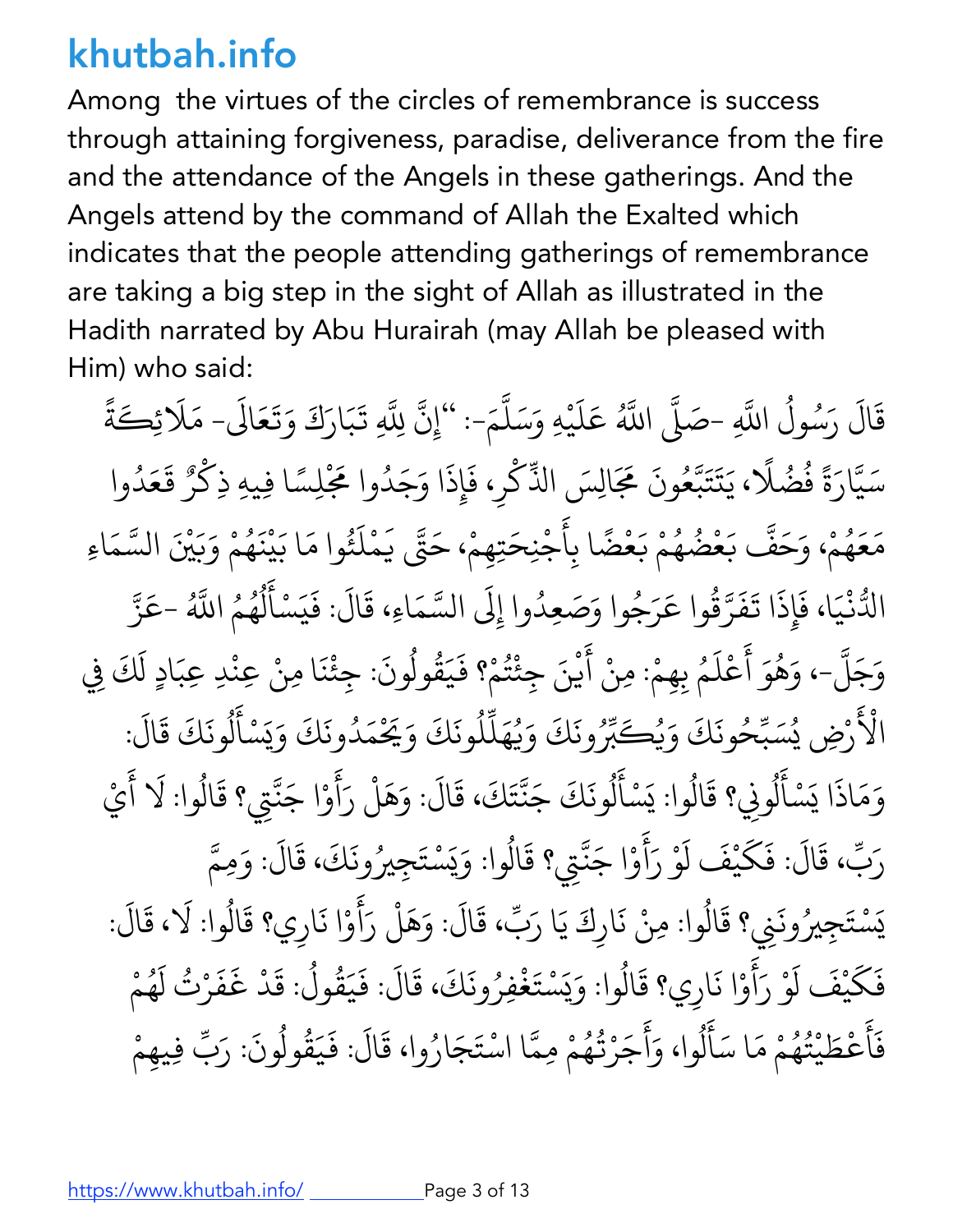#### فُلَانٌ عَبْدٌ خَطَّاءٌ، إِنَّمَا مَرَّ فَجَلَسَ مَعَهُمْ، قَالَ: فَيَقُولُ: وَلَهُ غَفَرْتُ، هُمُ ٌ َ ْ ٌ :<br>: + **∶ ृ** َ َ المستقبل المستقبل المستقبل المستقبل المستقبل المستقبل المستقبل المستقبل المستقبل المستقبل المستقبل المستقبل ال<br>والمستقبل المستقبل المستقبل المستقبل المستقبل المستقبل المستقبل المستقبل المستقبل المستقبل المستقبل المستقبل ا ्<br>। **∶** ُ َ َ َ ُ ؚ<br>ۣ ُ الْقَوْمُ لَا يَشْقَى بِهِمْ جَلِيسُهُمْ''(مُسْلِمُ 2689، الْبُخَارِيُّ 6408). ्<br>। ْ َ ي  $\ddot{\phantom{0}}$ ُ ْ

The Prophet  $\frac{360}{265}$  said: Verily, Allah the Blessed and Exalted has caravans of angels who follow the gatherings of remembrance. When they find gatherings of remembrance, they sit with them and surround each other with their wings until the space between them and the heaven of this world is filled. When they disperse, they ascend and rise to the heaven and Allah the Exalted asks them – although he is best informed about them: From where have you come? They will say: We came from Your servants on earth who were glorifying You, exalting You, declaring Your and oneness, praising You and asking from You. Allah will say: What do they ask from Me? They will say: They ask You for Your Paradise. Allah will say: Have they seen My Paradise? They will say: No, our Lord. Allah will say: What if they were to see My Paradise? They will say: And they seek Your protection. Allah will say: From what do they seek My protection? They will say: Our Lord, from the Hellfire. Allah will say: Have they seen My Hellfire? They will say: No. Allah will say: What if they were to see My Hellfire? They will say: And they ask for Your forgiveness. Allah will say: I have forgiven them, gave them what they ask and grant them protection from which they sought protection. They will say: Our Lord, there is one among them, a sinning servant who happened to pass by and sit alongside them. Allah will say: And I have also forgiven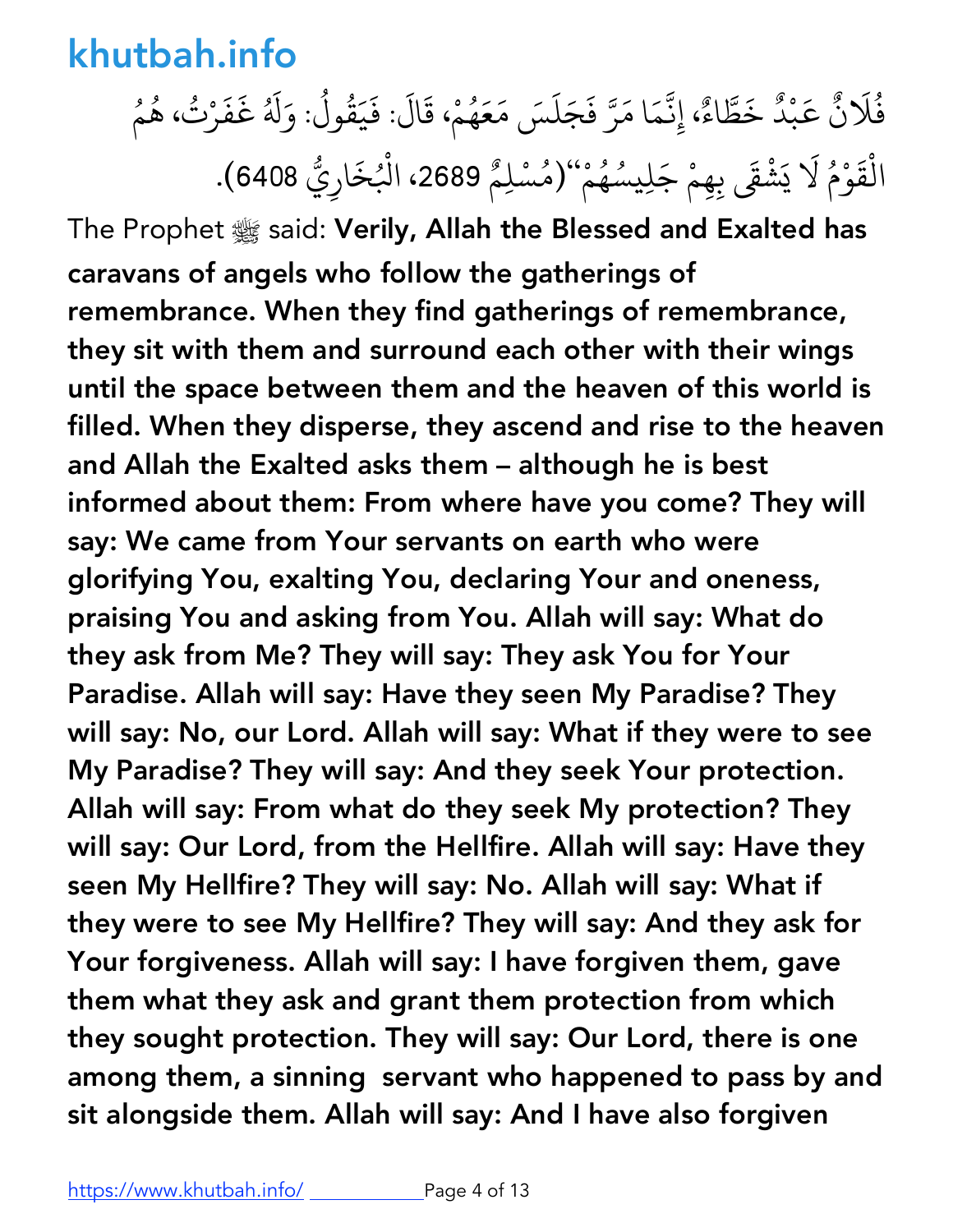him, they are a people that no one who sits with them will be miserable. [Bukhari 6408 Muslim 2689]

And from the virtues of the gatherings of remembrance is that Allah the Exalted boasts about them to the angels. As was related in the Hadith narrated by Abe Sa'eed from Muyawiyyah (may Allah be pleased with them both) who said:

... إِنَّ رَسُولَ اللَّهِ -صَلَّى اللَّهُ ++ + اللَّهُ عَلَيْهِ وَسَلَّمَ- خَرَجَ عَلَى حَلْقَةٍ مِنْ أَصْحَابِهِ، َ **ृ** ؚ<br>ؚ<br>ؘ + ֺ<u>֓</u> ैं।<br>● ْ  $\ddot{\phantom{a}}$ فَقَالَ: مَا أَجْلَسَكُمْ؟ قَالُوا: جَلَسْنَا نَذْكُرُ ्<br>। ֖֚֚֚֚֚֚֝֝֝֝֝֝֝֝֝ ؚ<br>ۣ َ  $\ddot{\phantom{0}}$ ्<br>्<br> ्<br>। **∶** <u>َ</u> **∶** ا<br>المسابق ِ اللَّهَ وَنَخْ `<br>م ـ<br>مَدُهُ عَلَى مَا هَدَانَا المستقبل المستقبل المستقبل المستقبل المستقبل المستقبل المستقبل المستقبل المستقبل المستقبل المستقبل المستقبل ال<br>والمستقبل المستقبل المستقبل المستقبل المستقبل المستقبل المستقبل المستقبل المستقبل المستقبل المستقبل المستقبل ا َ لِلْإِسْلَامِ، وَمَنَّ بِهِ عَلَيْنَا، قَالَ: آللَّهِ مَا أَجْلَسَكُمْ إِلَّا ذَاكَ؟ قَالُوا: وَاللَّهِ مَا + ֦֧֢֦֧֢ׅ֧֦֧ׅ֧֦֧ׅ֧֚֝֝֟֟֟֓֝֟֟֓֝֬֝֟֓֝֬֜֟֓֝֬֜֓֟֓֜֓֜֓֓ **∶** ْ + ्<br>। ֦֧<u>֘</u> **∶** +  $\ddot{\phantom{a}}$ ُ + ्<br>। أَجْلَسَنَا إِلَّا ذَاكَ، قَالَ: أَمَا إِنِّي لَمْ أَسْتَحْلِفْكُمْ تُهْمَةً لَكُمْ وَلَكِنَّهُ أَتَانِي ا<br>ا **الله على المنابع المنابع المنابع المنابع المنابع المنابع المنابع المنابع المنابع المنابع المنابع ا ∶** ֖֚֚֝֝֝֝֝֝**֝** + ्<br>। ֦֧֧֦֧֦֪֦֖֧֦֧֦֖֝֟֟֟֟֟֟֟֟֟֟֟֟֟֓֡֬֝֟֟֟֟֬֝֟֓֝֬֝֟֓֟֟֟֟֬֝֬֝֟֟֓֟֝֬֝֬ ل َ ا<br>ا ।<br>∫ ُ ْ ्<br>। <u>ً</u> ।<br>∫ **∶** + ∫<br>່ ्<br>। جِبْرِيلُ فَأَخْبَرَنِي، أَنَّ ْ المستقبل المستقبل المستقبل المستقبل المستقبل المستقبل المستقبل المستقبل المستقبل المستقبل المستقبل المستقبل ال<br>والمستقبل المستقبل المستقبل المستقبل المستقبل المستقبل المستقبل المستقبل المستقبل المستقبل المستقبل المستقبل ا **│**  $\ddot{\phantom{0}}$  $\ddot{\phantom{a}}$ + َ+اللَّهَ -عَزَّ وَجَلَّ- يُبَاهِي بِكُمُ الْمَلَائِكَةَ''(مُسْلِمٌ ֚֝֝֟֟֟֟֟֟֟֟֟֟֓֡֟ + + المستقبل المستقبل المستقبل المستقبل المستقبل المستقبل المستقبل المستقبل المستقبل المستقبل المستقبل المستقبل ال<br>والمستقبل المستقبل المستقبل المستقبل المستقبل المستقبل المستقبل المستقبل المستقبل المستقبل المستقبل المستقبل ا ्<br>द ْ ٌَ .(2701

Indeed the Messenger of Allah came out upon an assembly of his Companions and said: 'what has caused you to gather for this?' They said: 'We have gathered to remember Allah, and praise Him for guiding us to Islam and favoring us with it.' So he said: 'By Allah, nothing caused you to gather except for that?' He said: 'Indeed, I did not ask you out of suspicion, verily Jibreel came to me and informed me that Allah boasts of you to the angels.' [Muslim 2701]

And from the gatherings of remembrance is that Allah the Exalted gives its people shelter. He accepts them and draws them nearer. As is in the Hadith narrated by Abi Wafed Al Laithy (أَبِي وَاقِدٍ اللَّيْقِيّ ) (may Allah be pleased with him) who said: + َ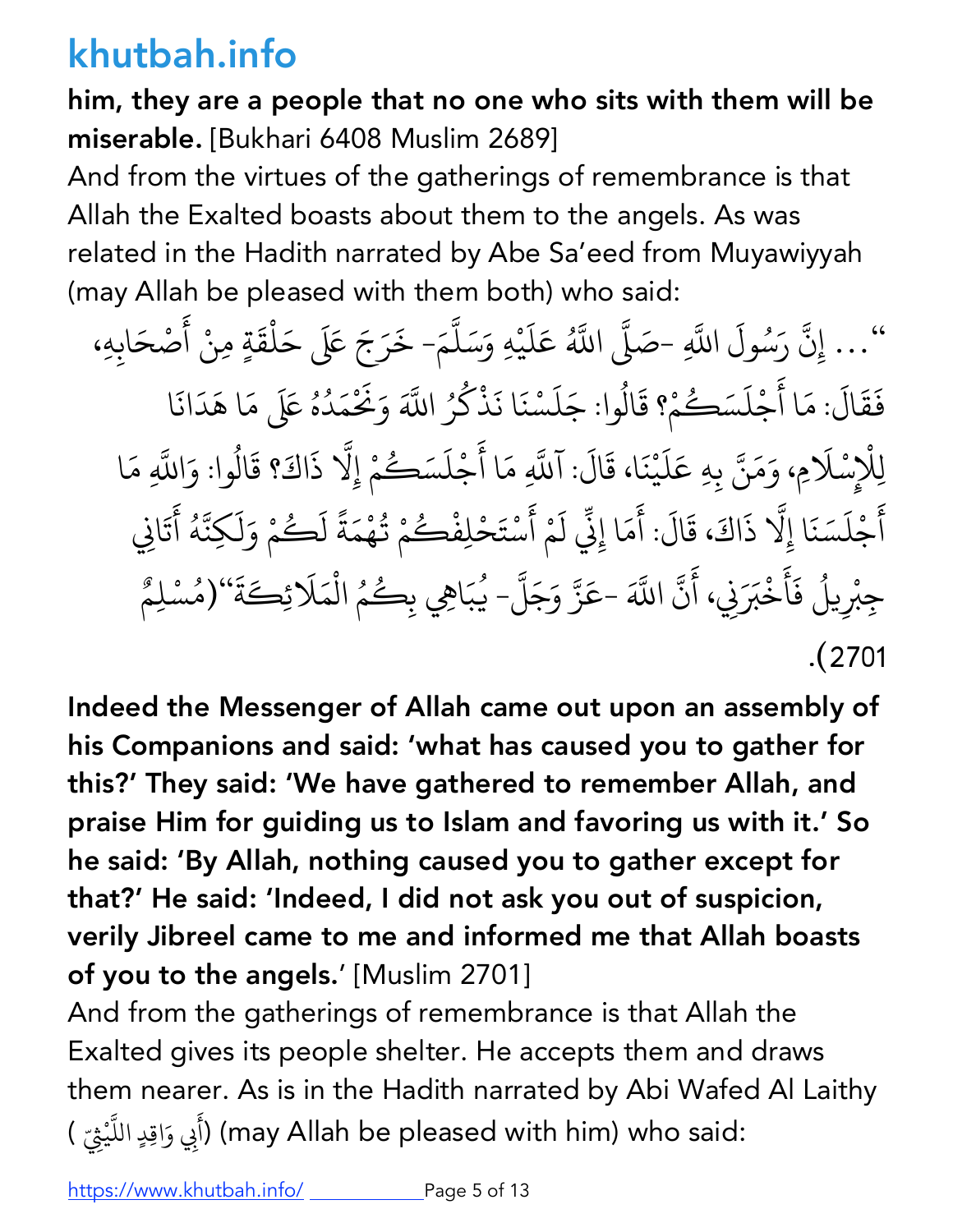.<br>``بَيْنَمَا رَسُولُ اللَّهِ -صَلَّى اللَّهُ **∶** ْ َ المستقبل المستقبل المستقبل المستقبل المستقبل المستقبل المستقبل المستقبل المستقبل المستقبل المستقبل المستقبل ال<br>والمستقبل المستقبل المستقبل المستقبل المستقبل المستقبل المستقبل المستقبل المستقبل المستقبل المستقبل المستقبل ا + + اللَّهُ عَلَيْهِ وَسَلَّمَ- فِي الْمَسْجِدِ فَأَقْبَلَ ثَلَاثَةُ نَفَرٍ، َ َ ै।<br>। + ْ**ृ** ैं. ْ **∶**  $\ddot{\phantom{0}}$ المستشرك المستشرك المستشرك المستشرك المستشرك المستشرك المستشرك المستشرك المستشرك المستشرك المستشرك المستشركة ا<br>والمستشركة المستشركة المستشركة المستشركة المستشركة المستشركة المستشركة المستشركة المستشركة المستشركة المستشركة َ ्<br>। ٍ فَأَقْبَلَ اثْنَانِ إِلَى رَسُولِ اللَّهِ -صَلَّى اللَّهُ **∶**  $\ddot{\phantom{0}}$ <u>់</u> ْ + + اللَّهُ عَلَيْهِ وَسَلَّمَ- وَذَهَبَ وَاحِدٌ، فَأَمَّا َ **∶** َ + **∶ ∶**  $\ddot{\phantom{a}}$ + ..<br>أَحَدُهُمَا فَرَأَى فُرْجَةً فِي الْحُلْقَةِ فَجَلَسَ، وَأَمَّا الْآخَرُ فَجَلَسَ خَلْفَهُمْ، فَلَمَّا  $\ddot{\phantom{0}}$ ُ المستقبل المستقبل المستقبل المستقبل المستقبل المستقبل المستقبل المستقبل المستقبل المستقبل المستقبل المستقبل ال<br>والمستقبل المستقبل المستقبل المستقبل المستقبل المستقبل المستقبل المستقبل المستقبل المستقبل المستقبل المستقبل ا ्<br>। ्<br>। ُ ैं।<br>। <u>ً</u> ْ َ ैं।<br>। **∶** ់<br>: ्<br>। َ َ ्<br>। المستقبل المستقبل المستقبل المستقبل المستقبل المستقبل المستقبل المستقبل المستقبل المستقبل المستقبل المستقبل ال<br>والمستقبل المستقبل المستقبل المستقبل المستقبل المستقبل المستقبل المستقبل المستقبل المستقبل المستقبل المستقبل ا ्<br>। **∶** + فَرَغَ رَسُولُ اللَّهِ -صَلَّى اللَّهُ **∶**  $\ddot{\phantom{0}}$ ِينِ المُسْتَخِبِينِ بِهِ الْمُسْتَخِبِينِ بِهِ الْمُسْتَخِبِينِ بِهِ الْمُسْتَخِبِينِ بِهِ الْمُسْتَخِبِينِ ب |<br>|<br>| + ِ<br>اللَّهُ عَلَيْهِ وَسَلَّمَ- قَالَ: أَلَا أُخْبِرُكُ َ َ  $\overline{\phantom{a}}$ + ै<br>। ُ ء<br>م عَن النَّ +<br>+ ِن<br>ن ف ر ्<br>। **∶** الثَّلَاثَةِ؟ أَمَّا أَحَدُهُمْ: فَأَوَى إِلَى اللَّهِ فَآوَاهُ اللَّهُ، وَأَمَّا الْآخَرُ فَاسْتَحْيَا فَاسْتَحْيَا ์<br>;  $\ddot{\phantom{a}}$ ै।<br>। المستقبل المستقبل المستقبل المستقبل المستقبل المستقبل المستقبل المستقبل المستقبل المستقبل المستقبل المستقبل ال<br>والمستقبل المستقبل المستقبل المستقبل المستقبل المستقبل المستقبل المستقبل المستقبل المستقبل المستقبل المستقبل ا ؚ<br>ۣ **∶**  $\ddot{\phantom{a}}$ **∶**  $\ddot{\phantom{a}}$ ्<br>। ؚ<br>ۣ ؚ<br>֧֟ ्<br>। و<br>ا اللَّهُ مِنْهُ، وَأَمَّا الْآخَرُ فَأَعْرَضَ فَأَعْرَ ْ المُستَّبِينِ بِهِ الْمُسَوِّرِ بِهِ الْمُستَبِينِ بِهِ الْمُستَبِينِ بِهِ الْمُستَبِينِ بِهِ الْمُستَبِينِ بِ **∶**  $\ddot{\phantom{a}}$ ्<br>। َ َ ؚ<br>ا **ृ**  $\ddot{\phantom{0}}$ ؚ<br>ۣ رَضَ اللَّهُ عَنْهُ"(مُسْلِمٌ 2176، الْبُخَارِيُّ ؚ<br>֡<br>֧֝<br>֧֝ ْ المُستَّبِينِ بِهِ الْمُسَوِّرِ بِهِ الْمُستَبِينِ بِهِ الْمُستَبِينِ بِهِ الْمُستَبِينِ بِهِ الْمُستَبِينِ بِ ْ֖֪֪֪֪֦֪֪֪֦֖֧֖֧֦֖֧֦֪֪֪֖֖֖֪֪֪֪֖֪֡֟֟֟֟֟֟֟֟֟֟֟֟֟֟֟֟֟֟֟֟֟֟֟֟֟֟֟֝֟֟֟֟֟֟֟֝֟֟֟֟֟֩֬֟֟֩֬֝֬֝֟֟֟֬֝֬֝֟֝֬֝֬֝֬֝֬֝֬֝֬֝֟֝֬֬֝֬֝֟֝֬ .(66

The Messenger of Allah **صلى الله عليه وسلم** was sitting in the Masjid and the people were with him when three people came. Two of them came near the Messenger of Allah **صلى الله عليه وسلم** and one went away. When the two stopped at the Messenger of Allah  $\frac{160}{250}$  they said the Salam. One of them saw an opening in the circle so he sat there. As for the other one, he sat behind them, and the other one went way in the rear. When the Messenger of Allah  $\frac{1000}{2000}$  had finished, he said: 'Shall I inform you about the three people? As for one of them, he sought refuge in Allah so Allah gave him shelter. The other, he was shy so Allah was modest of him. As for the other one, he turned away, so Allah turned away from him.' [Bukhari 66 Muslim 2176] And from the virtues of the gatherings of remembrance is that the sins of its members are replaced with good deeds. As was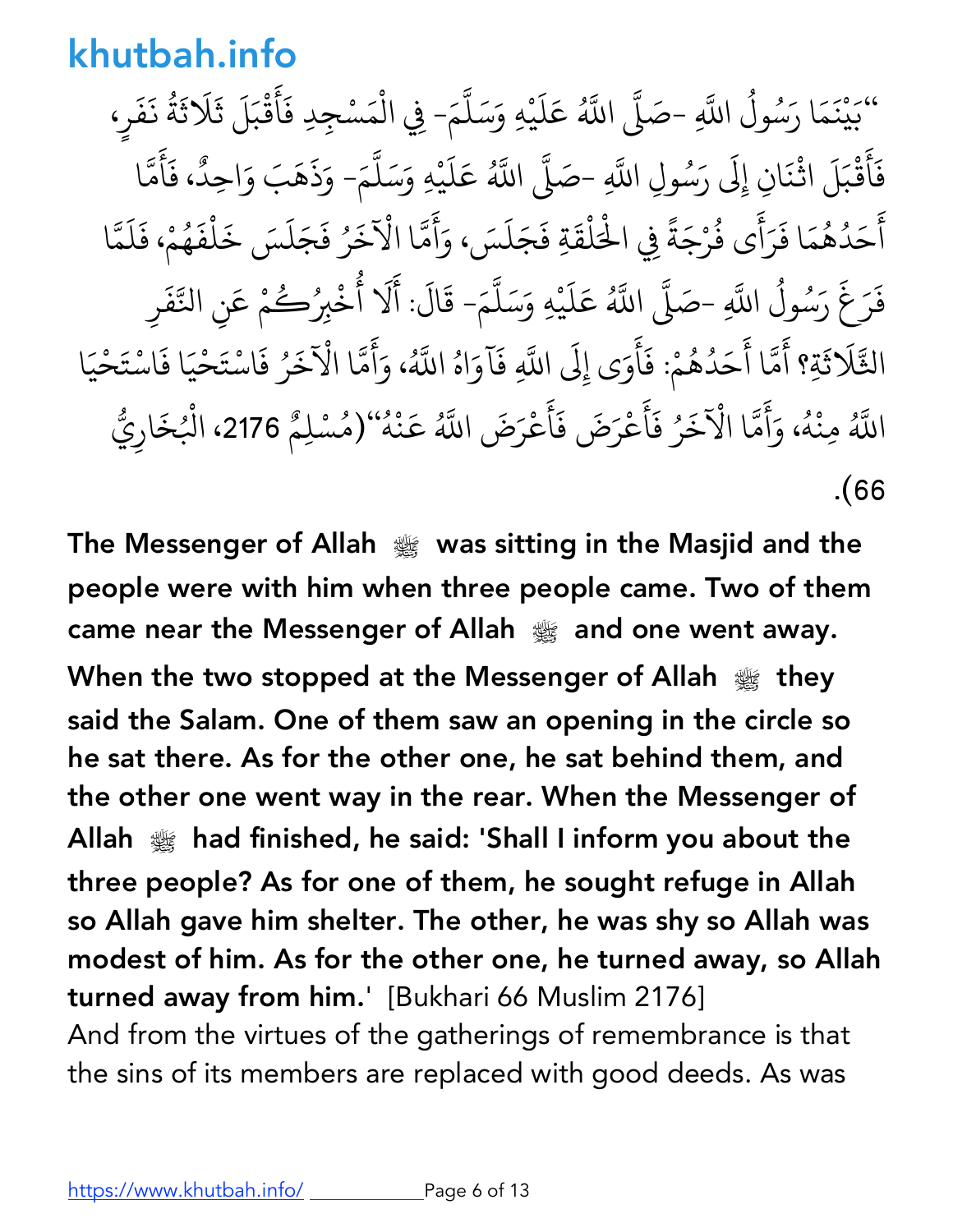indicated in the Hadith narrated by Anas (may Allah be pleased with him) who said that the Messenger of Allah  $\frac{1000}{200}$  said:

م " <sup>ق</sup> ْ <sup>ا</sup> ِمن َ َ و ْ ٍم اج ْ ت َ م َ ع ُ <sup>ذ</sup> َ وا <sup>ي</sup> ك ُ ر ون ُ ، لا َ+ اب َ ي َ ُ ر يد ِ ُ ون ب َ ذ ِ لِك َ ِلا إ َ + و ج َ ْ ه َ ه ِلا ، إ ُ + ن اد َ اه َ ُ م ْ م ُ ن <sup>د</sup> ِمن َ ٍ + الس َ ا م َ اِء: أ َ ن ق ْ ُ وم ُ َ وام غ ف ُ ور ا ل ً ك َ ُ م ، ق ْ َ د ب ُ د ّ ل ت َ س ْ َ ي ّ ئ َ ات ُ ك ُ م ْ ح س َ َ ن "(<sup>أ</sup> َ ت ٍ َ ا ح د َْ ُ .(<sup>12453</sup>

There is not a people who gather to make remembrance of Allah, not seeking from it except His countenance (His pleasure), but that a caller from the sky calls them: You have been forgiven, I have replaced your sins with good deeds (Ahmad 12453)

And from the virtues of the gatherings of remembrance is what was indicated in the Hadith of Abu Dardaa (may Allah be pleased with him) who said that the Messenger of Allah  $\frac{1000}{200}$  said:

لَيَبْعَثَنَّ اللَّهُ أَقْوَامًا يَوْمَ الْقِيَامَةِ فِي وُجُوهِهِمُ النُّورُ، عَلَى مَنَابِرِ اللُّؤْلُوِ، يَغْبِطُهُمُ **∶** ै।<br>। َ <u>់</u> **ا**<br>ا **∶** ْ الم المسابق المسابق المسابق المسابق المسابق المسابق المسابق المسابق المسابق المسابق المسابق المسابق المسابق ال<br>المسابق المسابق المسابق المسابق المسابق المسابق المسابق المسابق المسابق المسابق المسابق المسابق المسابق المساب ِّ بِ المُستَّبِينِ بِهِ الْمُسَوِّرِ بِهِ الْمُسْتَفِيقِينِ بِهِ الْمُسْتَفِيقِينِ بِهِ الْمُسْتَفِيقِينَ بِهِ الْم ֧֖֪֦֧֦֦֖֧֦֦֖֧֦֦֖֧֦֦֧֦֖֧֦֖֧֦֦֧֝֟֟֟֟֟֟֟֟֟֟֟֟֟֟֟֟֟֟֟֟֟֟֟֟֟֟֟֟֟֟֓֬֟֟֟֩֬ َ **∶** ֧֝֟֟֓֕֝֟֓֕֬֝֬֝֟֓֝֬֝֬֝֬֝֬֝֬֝֬֝֬֝֬֝֟֓֬֝֬֝֟֓֬֝֬֝֓֬֝֬֓֬֝֓֬֝֬֝֓֬֝֬ ا المستقبل المستقبل المستقبل المستقبل المستقبل المستقبل المستقبل المستقبل المستقبل المستقبل المستقبل المستقبل ال<br>والمستقبل المستقبل المستقبل المستقبل المستقبل المستقبل المستقبل المستقبل المستقبل المستقبل المستقبل المستقبل ا َ ْ ؚ<br>ۣ المستقبل المستقبل المستقبل المستقبل المستقبل المستقبل المستقبل المستقبل المستقبل المستقبل المستقبل المستقبل ال<br>والمستقبل المستقبل المستقبل المستقبل المستقبل المستقبل المستقبل المستقبل المستقبل المستقبل المستقبل المستقبل ا المستقبل المستقبل المستقبل المستقبل المستقبل المستقبل المستقبل المستقبل المستقبل المستقبل المستقبل المستقبل ال<br>والمستقبل المستقبل المستقبل المستقبل المستقبل المستقبل المستقبل المستقبل المستقبل المستقبل المستقبل المستقبل ا :<br>: التَّاسُ، لَيْسُوا بِأَنْبِيَاءَ وَلَا شُهَدَاءَ، قَالَ: فَجَثَا أَعْرَابِيٌّ عَلَى رُكْبَتَيْهِ فَقَالَ: يَا ्<br>। ∫<br>່ َ ْ المستقبل المستقبل المستقبل المستقبل المستقبل المستقبل المستقبل المستقبل المستقبل المستقبل المستقبل المستقبل ال<br>والمستقبل المستقبل المستقبل المستقبل المستقبل المستقبل المستقبل المستقبل المستقبل المستقبل المستقبل المستقبل ا ์<br>;<br>; ا<br>ا ؚ<br>ا <u>់</u> **∶** ै।<br>। **∶ ∶** رَسُولَ اللَّهِ، حَلِّهِمْ لَنَا نَعْرِفْهُمْ. قَالَ: هُمُ الْمُتَحَابُّونَ فِي اللَّهِ، مِنْ قَبَائِلَ شَتَّى، + ैं।<br>। .<br>.<br>. َ **∶** <u>َ</u> ْ المستقبل المستقبل المستقبل المستقبل المستقبل المستقبل المستقبل المستقبل المستقبل المستقبل المستقبل المستقبل ال<br>والمستقبل المستقبل المستقبل المستقبل المستقبل المستقبل المستقبل المستقبل المستقبل المستقبل المستقبل المستقبل ا ؚ<br>ۣ ُ +  $\ddot{\phantom{0}}$ + وَبِلَادٍ شَقَّ، يَجْتَمِعُونَ عَلَى ذِكْرِ اللَّهِ يَذْكُرُونَهُ''(الطَّبَرَانِيُّ 262/2، وَحَسَّنَهُ **∶** ֖֧֖֖֖֖֖֧֚֚֚֚֚֚֚֚֡֬֝֝<u>֚</u> + ؚ<br>ۣ ्<br>। :<br>: ֚֘֝<br>֧֖֚֚֚֝֝֝֝֝֝֝֝֝<br>֧֖֖֖֖֖֖֖֖֚֚֚֚֚֚֚֚֚֚֝֬֝֬֝֬֝֬֝֬֝֬֝֟֬֝֬<br>֧֖֖֖֖֖֖֧֖֚֚֚֚֚֚֚֚֚֚֚֚֚֚֚֚֚֚֚֝֬֝֟֝֟֘֝֟֘ :<br>: **∶** ِّ ِ الْمُنْذِرِيُّ 335/2 وَالْهَيْثَمِيُّ 80/10). ا<br>السياسي<br>السياسي ُ ֧֖֧֦֧֦֧֦֧֚֚֝֝֝֬<br>֧֚֝<br>֧֚֚֝ **∶** 

"Allah will resurrect a group of people on the Day of Resurrection who will have light on their faces. They will be on pulpits of pearls. People will wish to be like them. They are not prophets or martyrs." A Bedouin fell on his knees and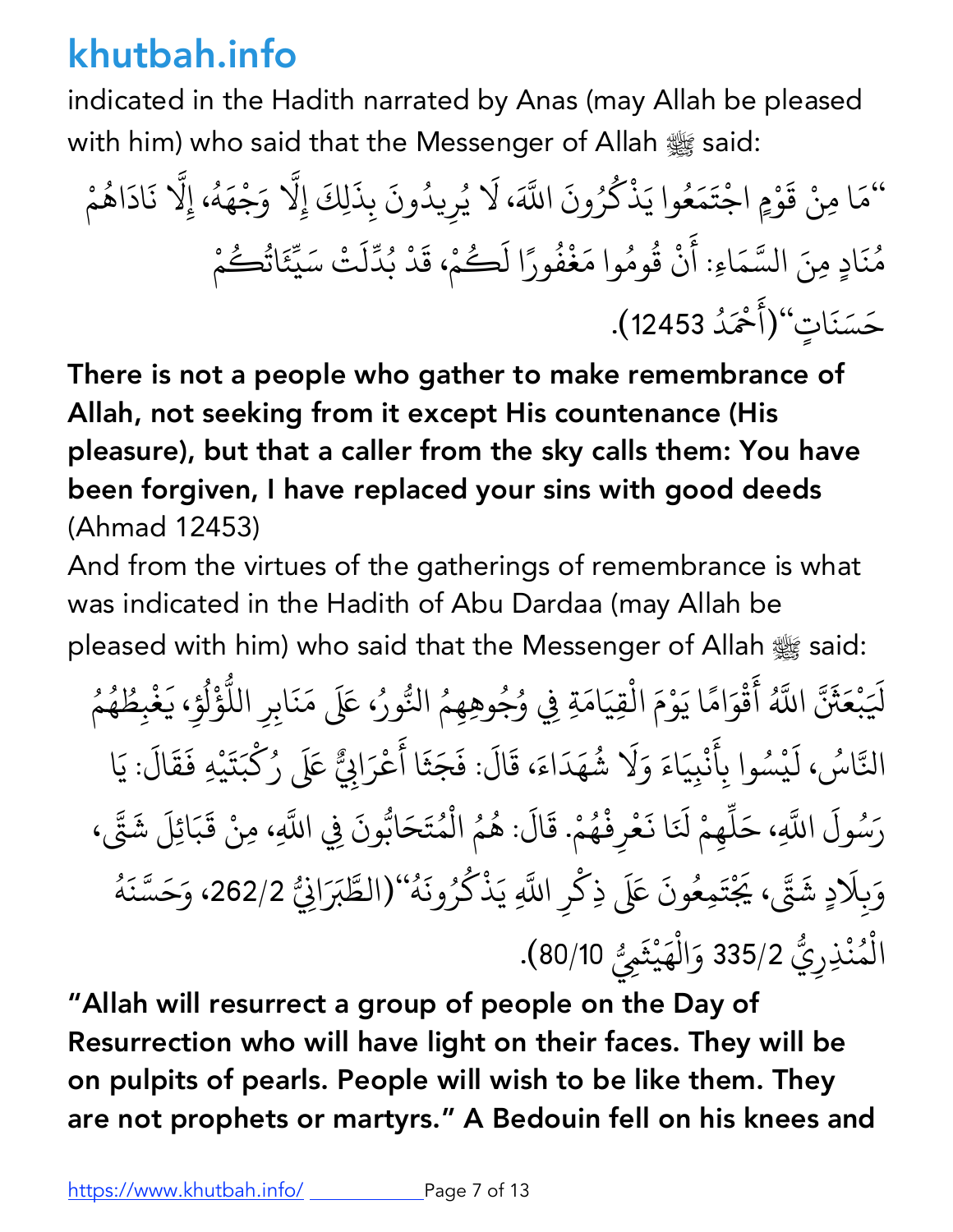said: 'Oh Messenger of Allah **صلى الله عليه وسلم** describe them for us so that we may recognize them.' He **صلى الله عليه وسلم** said: "They are the ones who love one another for the sake of Allah, from different tribes, they gather for the sake of remembering Allah and they remember Him." (at-Tabaarani 262/2, al-Munthiri classed it as Hassan (good) 335/2 and al-Haythamy 80/10) And this description is found a lot in the gatherings of knowledge and Quran. What gathered them is learning knowledge and the Quran in spite of their different nationalities and countries of origin. They are there to learn Quran and knowledge which draws them closer to one another. They have mutual love for the sake of Allah. They have not come together like those who do so for worldly interests. If they are given they are content and if they are not given they become angry. We ask Allah the Exalted to guide us to what benefits us and avert what harms us. And that we die in state of Iman and following the Sunnah. Indeed He is the All Hearing, Answering. ֦֧<u>֓</u>

مَّا تَسْمَعُونَ وَأَسْتَغْفِرُ اللّٰهَ لِي وَلَكُمْ مِنْ كُلِّ ैं.<br>∶ ا<br>ا ؚ<br>֧֧֝֟֟֓֝֬֟֓<u>֓</u> **∶ ∶ ∶** ्<br>। ∫<br>∫ ذَنْبٍ فَاسْتَغْفِرُوهُ ۚ إِنَّهُ هُوَ **∶ Andrew Communication** َ ُ + ؚ<br>ۣ ا<br>ا ्<br>। ؚ<br>֧֧֝֟֟֓<u>֚</u> الغَفُورُ الرَّحِيمُ ُ المستقبل المستقبل المستقبل المستقبل المستقبل المستقبل المستقبل المستقبل المستقبل المستقبل المستقبل المستقبل ال<br>والمستقبل المستقبل المستقبل المستقبل المستقبل المستقبل المستقبل المستقبل المستقبل المستقبل المستقبل المستقبل ا + ُ

I say what you have heard and I seek forgiveness from Allah for me and you from every sin. So seek forgives from Him, Verily He is Oft-Forgiving, the Most Merciful.

#### Second Khutbah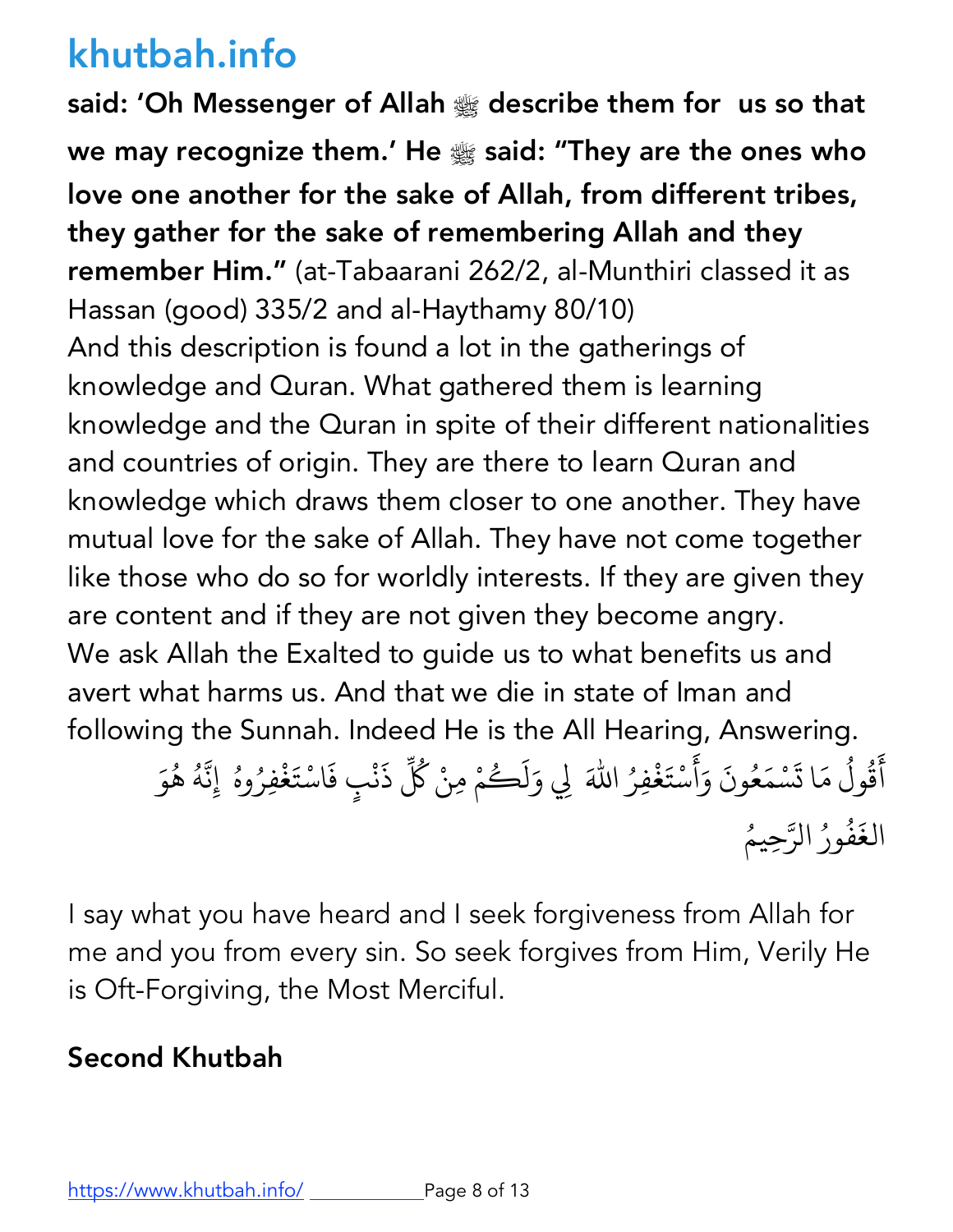الْحَمْدُ لِلَّهِ ,وَالصَّلَاةُ وَالسَّلَامُ عَلَى رَسُولِ اللّٰهِ , وَ أَشْهَدُ أَنْ لَاْ إِلَهَ إِلَّا ُ + **∶** ∫<br>≀ **∶ ∶ ∶** ؚ<br>֧֧֝֟֟֟֟֟֟֟֟֟֟֟֟֟֟֟֟֟֟֘<u>֚</u>  $\ddot{\ }$ ا الله َ ؚ<br>ۣ وَحْدَهُ لَاْشَرِيْكَ لَهُ وَأَشْهَدُ أَنَّ مُحَمَّدَاً عَبْدُهُ وَرَسُوْلُهُ **∶ ∶** المسلم<br>المسلمان<br>المسلمان **∶** ैं।<br>अ ْ **∶** + + **∶** ֧֦֦֝֝֝<u>֚</u> ֝֝֝֝֟֟֟֟֟֟֟֟֟֟֜ ْ ُ ∫<br>≀ ؚ<sub>ّ</sub> ∫<br>∫ ؚ<u>ُ</u>

All praise is to Allah, and peace and blessings upon the Messenger of Allah, and I bear witness that there is no deity other than Allah and I bear witness that Mohammad is His slave and messenger.

Oh people:

Be conscious of Allah and obey Him

وَاذْكُرُوهُ كَمَا هَدَاكُمْ وَإِنْ كُنْتُمْ مِنْ قَبْلِهِ لَمِنَ الضَّالِّينَ ا<br>المسلمات ُ ֦֦֖֦֦֦ׅ֧֦֧ׅ֧ׅ֧֦֧ׅ֧֧ׅ֧ׅ֧֦֚֚֚֝֝֝֝֝֝֬֝֓֝֬֝֓֝֬֝֬֝֓֝֬֝֬֝֓֟֓֬֝֓֟֓֡֬֜֓֓֟֓֡֬֓֜֜֓֜֓֓֬֝֓֜֜֓֬֜֓֟ ्<br>्र ا<br>المساحة<br>المساحة ْ ُ  $\ddot{\phantom{0}}$ 

Al Baqarah 198: And remember Him, as He has guided you, for indeed, you were before that among those astray. The Prophetic Hadiths indicate that the gatherings of remembrance of Allah the Exalted are from the greatest ways of getting close to Allah and the most beneficial acts of obedience. From the different forms of this are short talks and reminders on topics including the blessing of guidance, heart softeners, the afterlife and the importance of self-restraint in this world. For this reason, if there happens to be a short talk after the prayer the believer should sit and listen to it for it is from the gatherings of remembrance as indicated in the Hadith narrated by Muawiyah (may Allah be pleased with him): "We have gathered to remember Allah, and praise Him for guiding us to Islam and favoring us with it". Also, it was related from some groups of companions (may Allah be pleased with them) that they used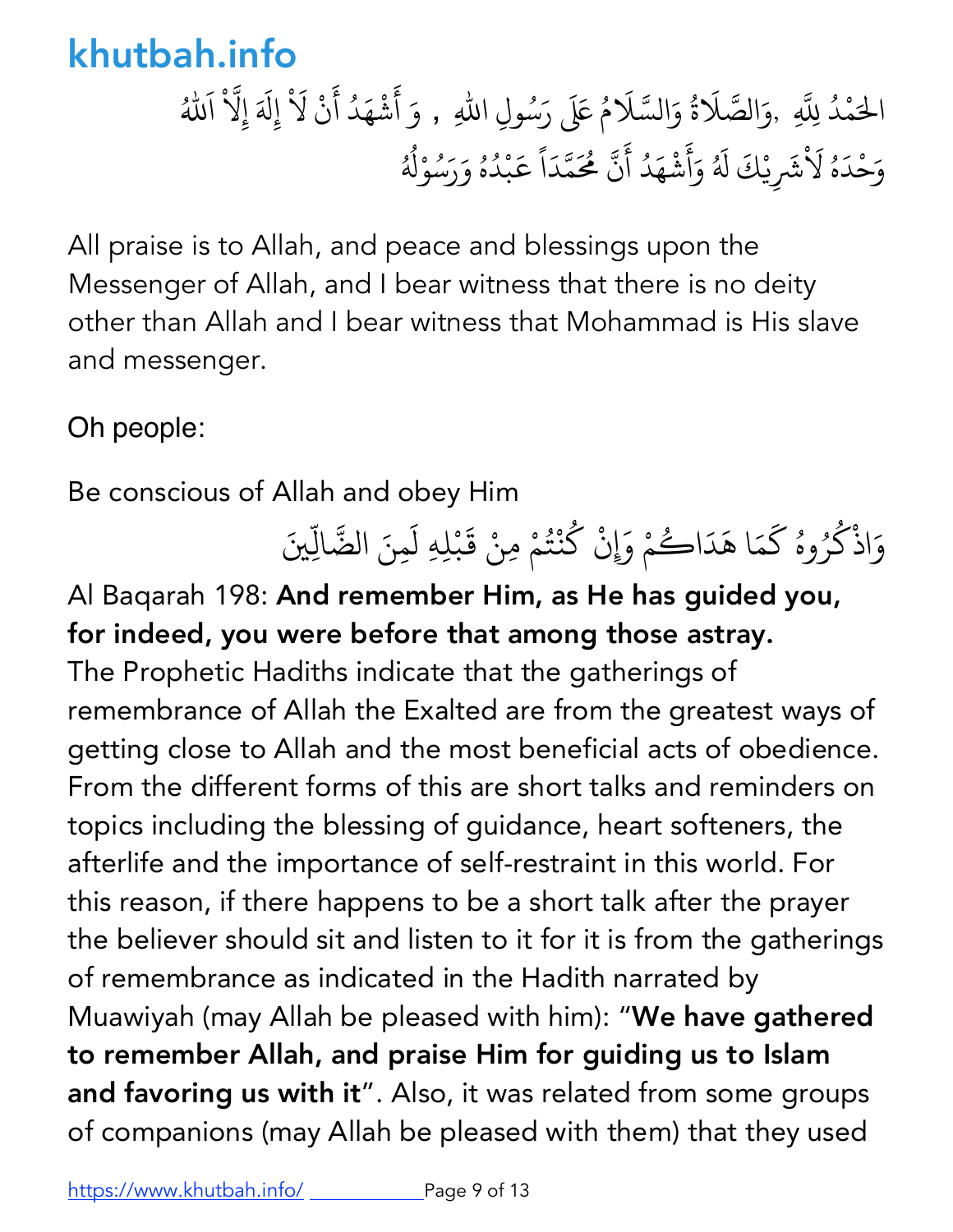to say to one another "let us sit to remember Allah" And Allah called the Friday Khutbah remembrance:

فَاسْعَوْا إِلَى ذِكْرِ اللَّهِ وَذَرُوا الْبَيْعَ ैं।<br>। <u>់</u> ֧֖֖֖֖֖֖֖֖֪֪֪֦֧֧֚֚֚֚֚֚֚֚֚֚֚֝֟֓֕֓֝֬֝֝֝֟֓֟֓֡֬֓֓֬֝֓֬֝֬֓֬֝֓֬֝֓֬֝֬֓֬֝֬֓֬֝֬ َ َ ْ

## Al Juma (62) 9: then proceed to the remembrance of Allah and leave trade.

So it is important for the Believer to strive to attend gatherings of remembrance, knowledge and studying the Quran. And to adhere to the Prophetic guidance and the actions of the companions in this regard. And if the man gathers with his family he should remind them and advise them for that is from the gatherings of remembrance. Or if people have a social outing they should dedicate time for a circle of Quran, Hadith or a short reminder so that it is counted as a gathering of remembrance. And the believer's life should be characterized by many gatherings of remembrance for in them is the life of the heart and they are the places of mercy and tranquility and witnessed by the angels. And the Lord the Exalted boasts about its members in the highest of all places.

فَاذْكُرُونِي أَذْكُرْكُمْ وَاشْكُرُوا لِي وَلَا تَكْفُرُونِ **∶** ْ ا<br>المناطق  $\ddot{\phantom{a}}$ ֧֘֒<u>֚</u> ֦֦֦֦֡֡֝֝֝֟֝֝֝<u>֚</u> ِ<br>ا ُ <u>់</u> المستقبل المستقبل المستقبل المستقبل المستقبل المستقبل المستقبل المستقبل المستقبل المستقبل المستقبل المستقبل ال<br>والمستقبل المستقبل المستقبل المستقبل المستقبل المستقبل المستقبل المستقبل المستقبل المستقبل المستقبل المستقبل ا

Al Baqarah (2) 152: So remember Me; I will remember you. And be grateful to Me and do not deny Me.

> هَذَا وَصَلُّوا وَسَلِّمُوا عَلَى نَبِيِّحُم كَمَا أَمَرَكُمْ بِذلِكَ رَبُّحُ **.** ؚ<br>ؚ<br>ؘ ֧֧֖֖֖֖֖֖֖֖֧֚֚֚֚֚֚֚֚֝֟֓֕֝֟֟֓֕֬<u>֓</u><br>֧֪֧֝֩ **∶** ֺ֦֧֦֦֧֦֧֦֧֦֧ׅׅ֪֦֧ׅ֦֧ׅ֦֧ׅ֧ׅ֪ׅ֪֦֪֪֪ׅ֪֦֧֚֝֝֜֓֡֜֓֡֜֓֡֬֜֓֡֬֜֓֡֬֓֞֓֡֬֓֞֓֡֬֓֜֓֡֬֓֞֓֡֬֓֓֞֬֓֓֞֡֬֓֞֬֓ **∶ ∶** ؚ<br>ۣ **∶** <u>،</u><br>أح .<br>مْ , فَقَالَ **∶ ∶**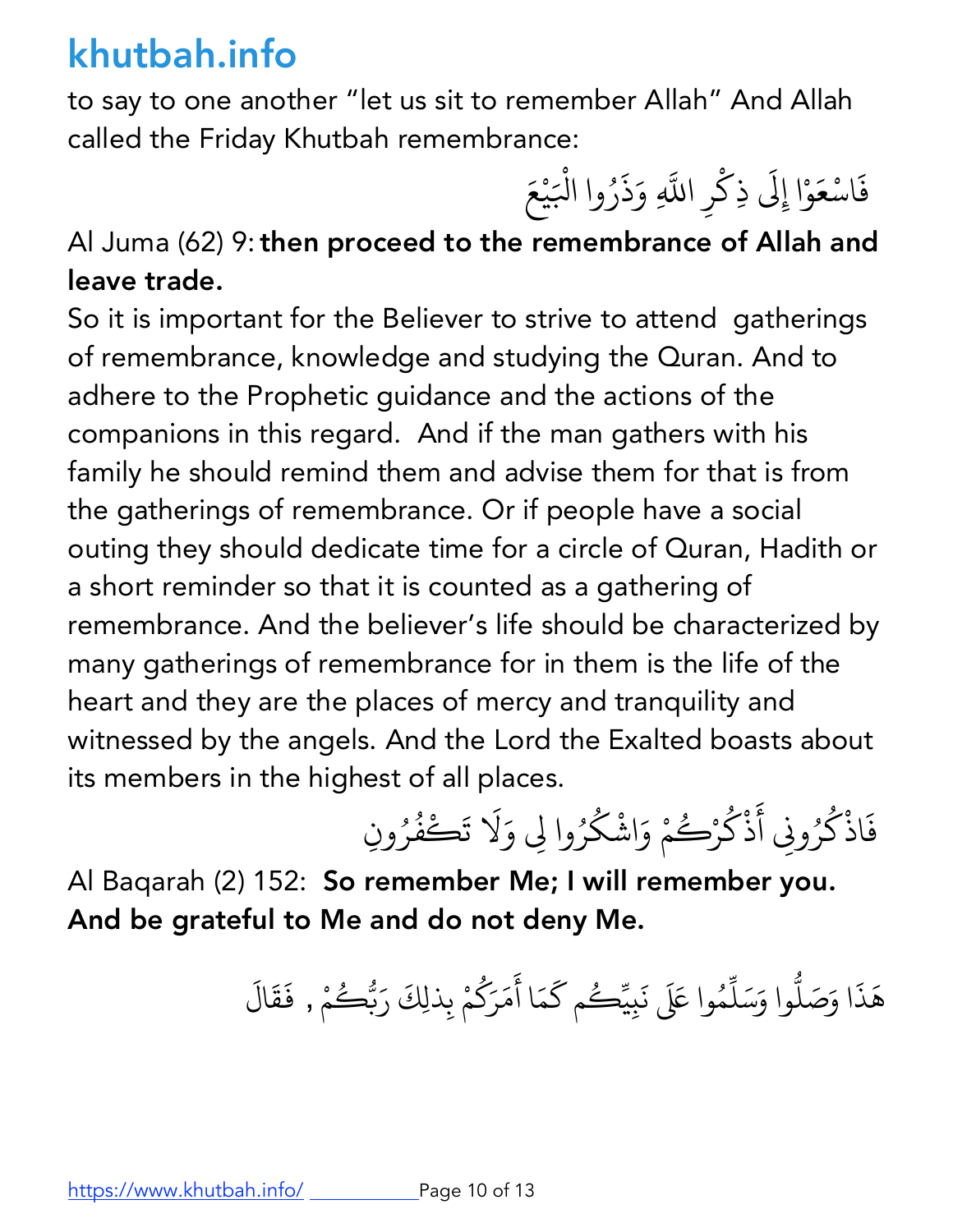I conclude with this and send prayers of blessings and peace upon your Prophet as your Lord commanded:

ِن إ + َ+ اب و م َ لا َ ِك َ َ ئ ت َ ه ُ ي ُ ص ل َ ّ ون + اج ََل َ ي ّ ۚ◌ ِِب ا أ َ َ ف ّ ه ا اM َ + آم َ ِين َ ن ُ <sup>ل</sup> َ وا <sup>ص</sup> ّ َ وا ع ل َ ي س َ ِه و ْ َ ِل ّ م وا ُ ت َ س ً ِليم ْ ا

Al Ahzaab (33) 56: Indeed, Allah confers blessing upon the Prophet, and His angels [ask Him to do so]. O you who have believed, ask [ Allah to confer] blessing upon him and ask [ Allah to grant him] peace.

اللَّهُمَّ اهْدِنا فِيمَنْ هَدَيْتَ وَعَافِنا فِيمَنْ عَافَيْتَ وَتَوَلَّنا فِيمَنْ تَوَلَّيْتَ وَبَارِكْ لنا فِيمَا + ُ + **∶ ∶ ∶ ا** َ + **∶ ∶** أَعْطَيْتَ وَقِنا شَرَّ مَا قَضَيْتَ إِنَّكَ تَقْضِي وَلاَ يُقْضَى عَلَيْكَ وَإِنَّهُ لاَ يَذِلُّ مَنْ وَالَيْتَ ैं.<br>∶ َ **∶** ِّ بِيَّةٍ بِيَّةٍ بِيَّةٍ بِيَانِيَةٍ بِيَانِيَةٍ بِيَانِيَةٍ بِيَانِيَةٍ بِيَانِيَةٍ بِيَانِيَةٍ بِيَانِيَةٍ .<br>ا **∶ │** |<br>يم **∶** + **∶** ֧֧֝֟֟֓֕֝֟֟֓֬֝֬֝֓֬֝֬֝֬֝֬֝֬֝֬֝֬֝֬֝֬֝֟֓֬֝֬֝֟֓֬֝֬֓֬ **∶ ∶** تَبَارَكْتَ رَبَّنَا وَتَعَالَيْتَ َ َ **∶** + **∶** َ **∶ ∶** 

O Allah, guide us with those whom You have guided , grant us well-being among those You have granted well-being, be an ally to us along with those whom You are an ally to, and bless what You have bestowed upon us, and save us from the evil of what You have decreed. For verily You decree and none can decree over You. He whom You support can never be humiliated. Glory is to You, our Lord, You are Blessed and Exalted.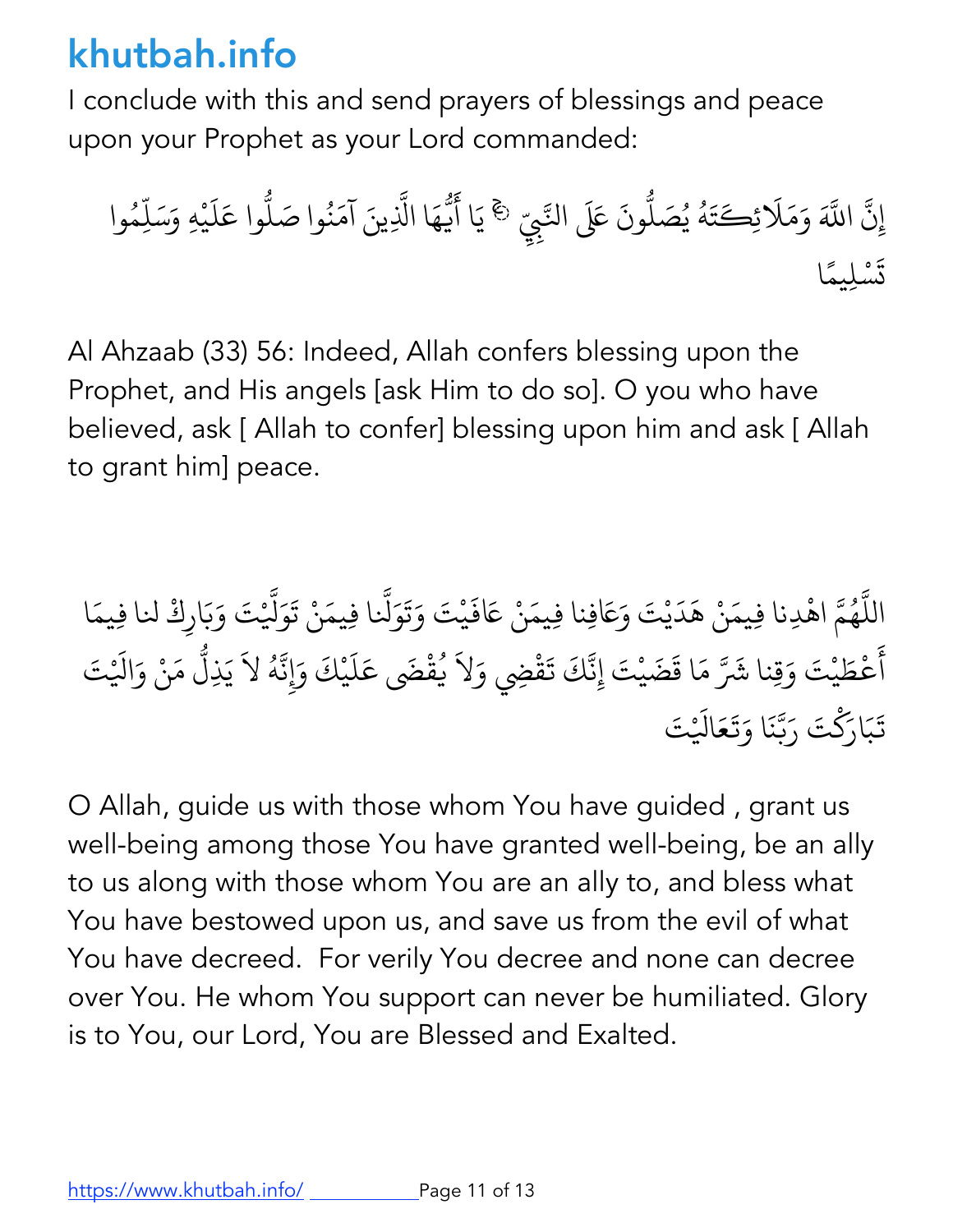اللَّهُمَّ إِنَّا نَسْأَلُكَ مِنَ الْخَيْرِ كُلِّهِ عَاجِلِهِ وَآجِلِهِ مَا عَلِمْنا مِنْهُ وَمَا لَمْ نَعْلَمْ وَنَعُوذُ بِكَ + ُ **∶** i. ैं।<br>। ل ِّ بِ ؚ<br>ۣ **Andrew Communication Andrew Communication** ∫<br>≀ **∶ ∶** i. **∶ ∶ ∶** ُ **∶** مِنَ الشَّرِّ كُلِّهِ عَاجِلِهِ وَآجِلِهِ مَا عَلِمْنا مِنْهُ وَمَا لَمْ نَعْلَمْ اللَّهُمَّ إِنَّا نَسْأَلُكَ مِنْ خَيْرِ مَا ∫<br>່ **∶ │** <u>َ</u> **∶** + ُ **∶ ∶** ل المستقبل المستقبل المستقبل المستقبل المستقبل المستقبل المستقبل المستقبل المستقبل المستقبل المستقبل المستقبل ال<br>والمستقبل المستقبل المستقبل المستقبل المستقبل المستقبل المستقبل المستقبل المستقبل المستقبل المستقبل المستقبل ا **Andrew Communication ∶** سَأَلَكَ عَبْدُكَ وَنَبِيُّكَ وَنَعُوذُ بِكَ مِنْ شَرِّ مَا عَاذَ بِهِ عَبْدُكَ وَنَبِيُّكَ اللَّهُمَّ إِنَّا نَسْأَلُكَ **∶** َ ل  $\ddot{\phantom{0}}$ **∶ ∶ ∶ ∶** ُ **∶** ؚ<br>֖֪֡֝֟֟֟֟֟֟֟֟֟֟֟֟֓֝֬֝֟֟֟֟֟֝֟֝֬֝֟֩*֟* ْ **∶ ∶** + ُ **∶** ์<br>. ل ِّ بِ **∶** الْجَنَّةَ وَمَا قَرَّبَ إِلَيْهَا مِنْ قَوْلٍ أَوْ عَمَلٍ وَنَعُوذُ بِكَ مِنَ النَّارِ وَمَا قَرَّبَ إِلَيْهَا مِنْ قَوْلٍ **Andrew Communication** ์<br>. + **∶** + **∶ Andrew Communication ∶ ∶**  $\ddot{\phantom{0}}$ **∶ ∶** ُ +**∶** + ا<br>ا **Andrew Communication** ؚ<br>֧֧֝֟֟֟֟֟֟֟֟֟֟֟֟֟֟֟֟֟֟֟֡֬֝֬֟<u>֟</u> .<br>أَوْ عَمَلٍ وَنَسْأَلُكَ أَنْ تَجْ **∶** ؚ<br>֖֧֡֡֟֟֟֟֟֟֟֟֟֟֟֟֟֟֟֟֟֟֟֟֟֟֟֟֟֟֟<sup>֟</sup> **∶** ن **∶** ْ ֺ֖֖֖֚֚֚֚֚֚֚֚֚֚֚֚֚֚֚֚֝֝֝֝֝֝֝֝֝֝֝֝֬֝֝֬֝<del>֛</del> ل المسلم<br>المسلمان<br>المسلمان .<br>ا ۔<br>حَلَ كُلَّ قَضَاءٍ قَضَيْتَهُ لَنا خَيْرًا **Andrew Communication ∶** 

O Allah, We ask You for all that is good, in this world and in the Hereafter, what we know and what we do not know. O Allah, we seek refuge with You from all evil, in this world and in the Hereafter, what we know and what we do not know. O Allah, we ask You for the good that Your servant and Prophet has asked You for, and we seek refuge with You from the evil from which Your servant and Prophet sought refuge. O Allah, we ask You for Paradise and for that which brings one closer to it, in word and deed, and we seek refuge in You from Hell and from that which brings one closer to it, in word and deed. And we ask You to make every decree that You decree concerning us good

عِبَادَ اللّهِ، إِنَّ :<br>; َ+اللَّهَ يَأْمُرُ بِالْعَدْلِ وَالْإِحْسَانِ وَإِيتَاءِ ذِي الْقُرْبَىٰ وَيَنْهَىٰ عَنِ الْفَحْشَاءِ **∶ Andrew Communication** ُ ُ **∶** |<br>پر ُْ **∶ ∶** وَالْمُنكَرِ وَالْبَغْيِ، يَعِظُكُمْ لَعَلَّكُمْ تَذَكَّرُونَ َ **∶** ∫<br>່ ∫<br>∫ **∶** ैं. .<br>. ∫<br>∫ َ **∶**  $\ddot{\cdot}$ **∶** 

اُذْكُرُوا اللَّهَ الْعَظِيمَ يَذْكُرْكُمْ واشْكُرُوهُ يَزِدْكُمْ واسْتَغْفِرُوهُ يَغْفِرْ لكُمْ واتّقُوهُ ُ **Andrew Communication** ؚ<br>ا **Andrew Communication Andrew Communication** ؚ<br>ۣ ؚ<br>ۣ ُ ُ **∶** ∫<br>∫ **∶** ُ ؚ<br>ۣ **∶** ।<br>∫ **:** ُ ؚ<br>ُ يَجْعَلْ لَكُمْ مِنْ أَمْرِكُمْ مَخْرَجًا ، وَأَقِمِ الصّلَاة ∫<br>∫ َ **Andrew Communication** ∫<br>∫ ا<br>المنابعة<br>المنابعة **∶ ∶**